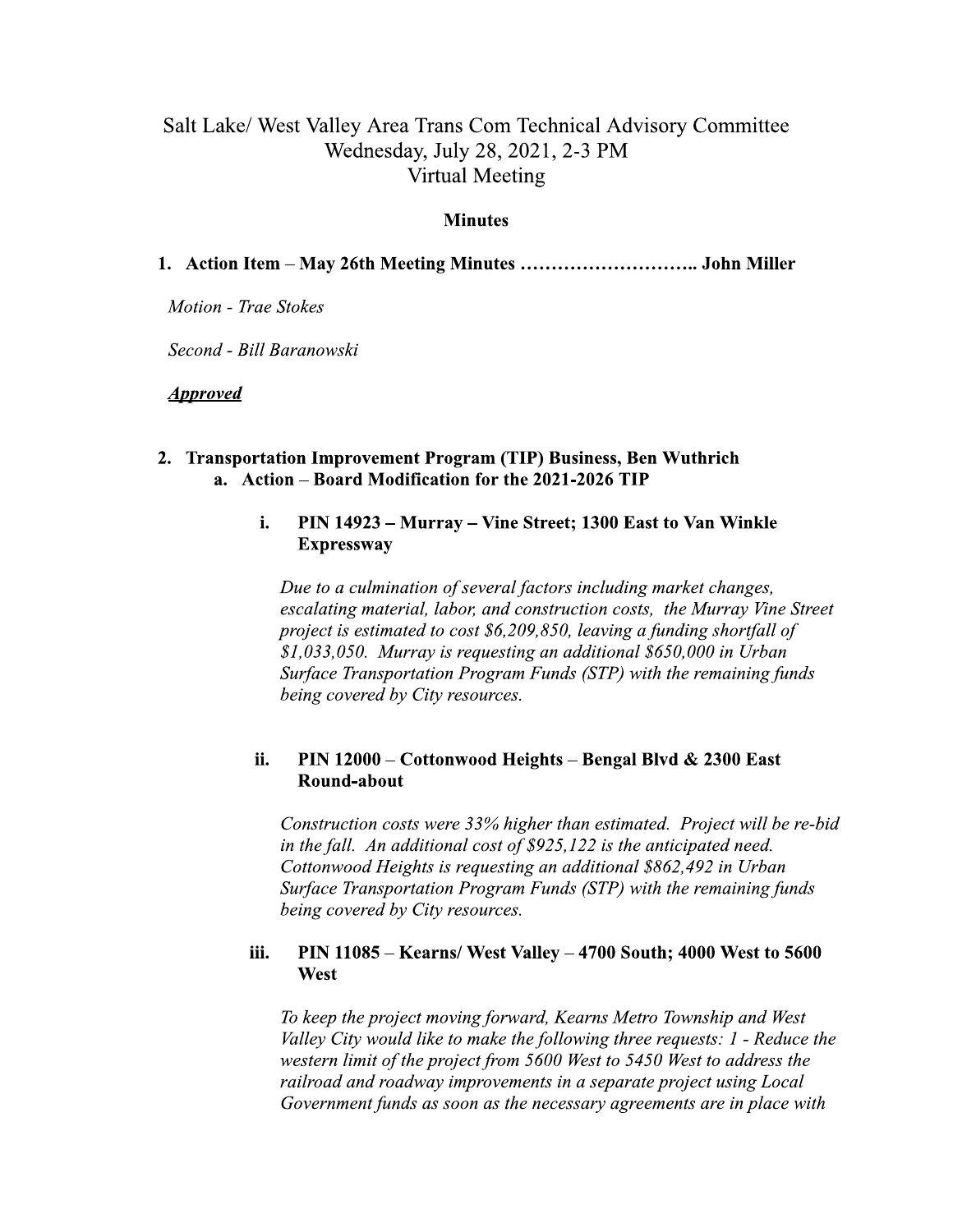UPRR. 2 - Remove the Utah and Salt Lake Canal work (on the eastside of the project) and advertise an early package to have the canal work begin this fall, and 3 - Add an additional \$7,530,000 of Local Government funds to the project to address increases in material and labor costs and ROW price escalations.

Motion - Michael Fazio

Second - Mayor Robert Hale

### **Approved**

# b. Review - Draft 2022-2027 TIP & 2022-2027 Conformity Determination

June 17 - Trans Com Approved Draft 2022-2027 TIP for public comment which will conclude July 31. Final TIP will be presented to Council for approval on Aug 26, 2021.

 $\mathbf{i}$ . **Interactive Map - https://wfrc.org/tip-2022-2027-draft/** 

TAC members can use the interactive map to make comments. Also, please review your projects on the map for accuracy.

#### ii. TIP 2022-2027 Project Tables

- https://wfrc.org/Programs/TransportationImprovementProgram/2022 2027TIP/Draft20222027TIPProjectTables.pdf

This site contains a detailed list of all STP, CMAQ, and TAP projects included in the Program for your review and reference.

### TIP 2022-2027 Conformity Determination iii. - https://wfrc.org/Programs/TransportationImprovementProgram/2022 2027TIP/DraftAirQualityConformityMemo40a.pdf

Draft Air Quality Memorandum 40b for the 2022-2027 TIP can be found at the link above.

### c. Information – Schedule for the 2023-2028 TIP Process

i. Letters of Intent will be due at the end of September to initiate the next TIP cycle.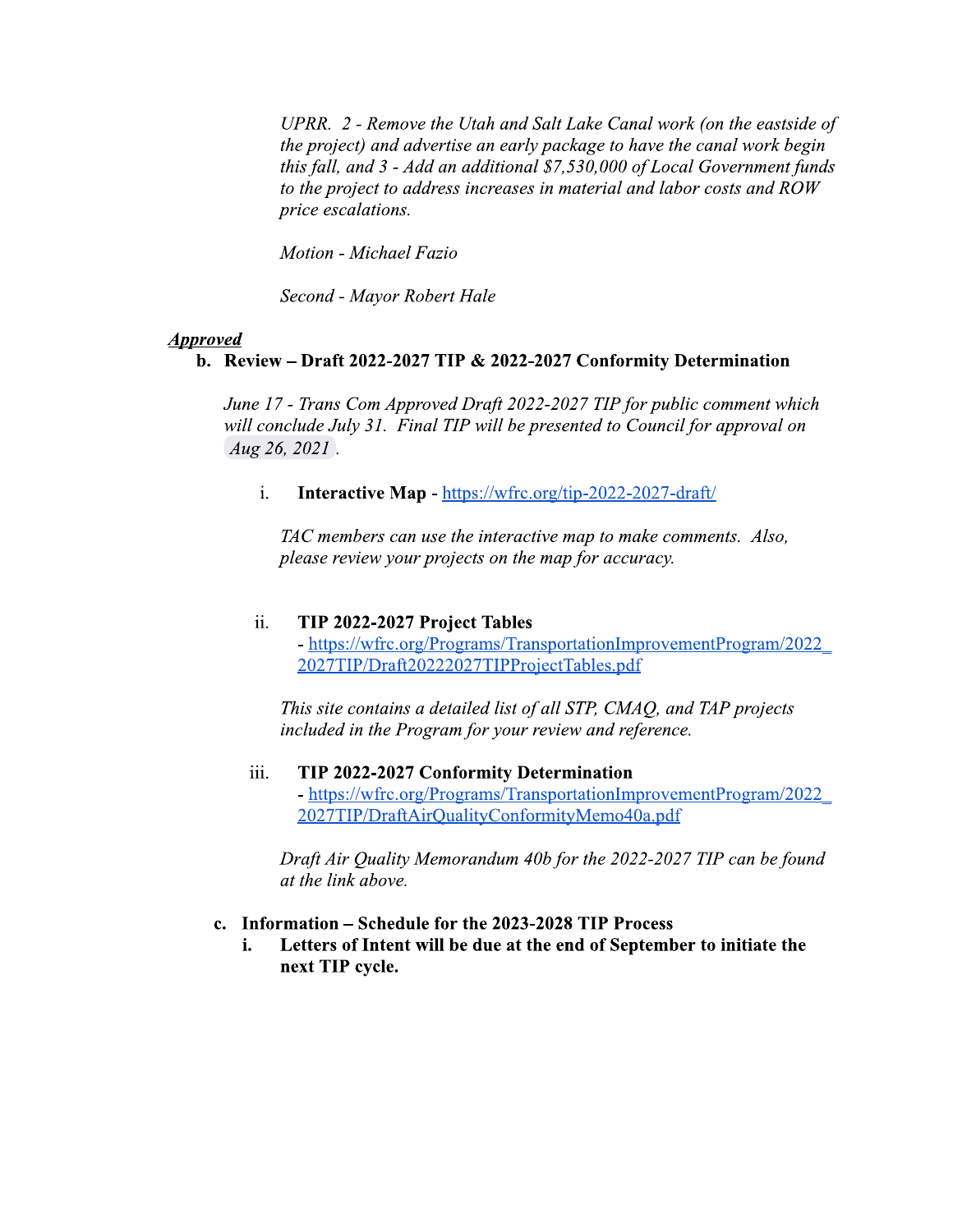

#### ii. **Program Discussion**

Ben reviewed the different funding sources: STP, CMAO, TAP, TLC, CDBG, and WFEDD. A packet explaining each funding source and the TIP process will be sent to TAC members and each municipality.

Bryce Terry reported on the 13400 South restriping project which was a joint effort with Riverton City. The existing road was 5 lanes with 9.5' shoulders, and 7 lanes on the east end. Excessive delay was found at the Mountain View Corridor intersection. Plan was to use wide shoulders and restripe to create a consistent 7-lane cross section. Most work was done at night to minimize traffic conflicts. Public education process to inform motorists of the changes to the shoulders and signals. Bike lanes were moved to an alternative route with lower vehicle volumes. Bryce will inform Toby Lowry of Salt Lake County about the bike route changes to keep the county bike information current.

# 4. Discussion Item - 2023-2050 RTP local community project ideas ... WFRC LRP Group

Jory Johner and Julie Bjornstad of WFRC explained the RTP process which is the transportation component of the Wasatch Choice 2050 Vision. The LRP team is exploring the effects of external forces such as transportation automation, shared mobility, and e-commerce. A draft preferred scenario will be shared with the public this fall. TAC members are invited to comment on the RTP by August 6 using the interactive map found at this link.

Interactive RTP map: https://wfrc.org/rtp-project-cultivation-map/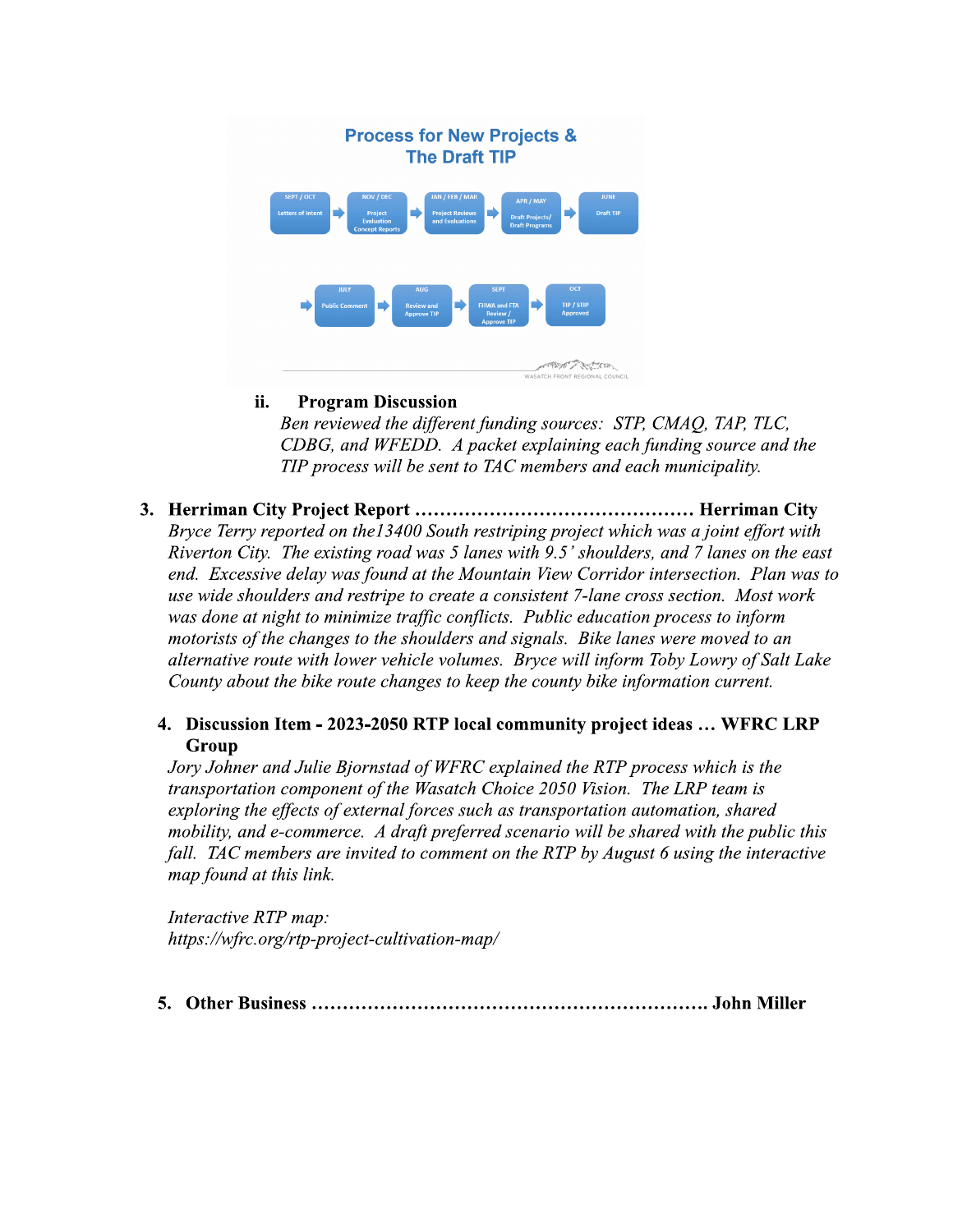Amber Mortenson reported on TAP funds for pedestrian and bicycle projects. UDOT offers a 60%-75% match. Request is that the ROW already be acquired to expedite project implementation. Applications are being received through September 13. There is about \$500,000 available plus about \$250,000 for safe sidewalks within the Region 2 area.

Next meeting - October 13, 2021 (virtual meeting)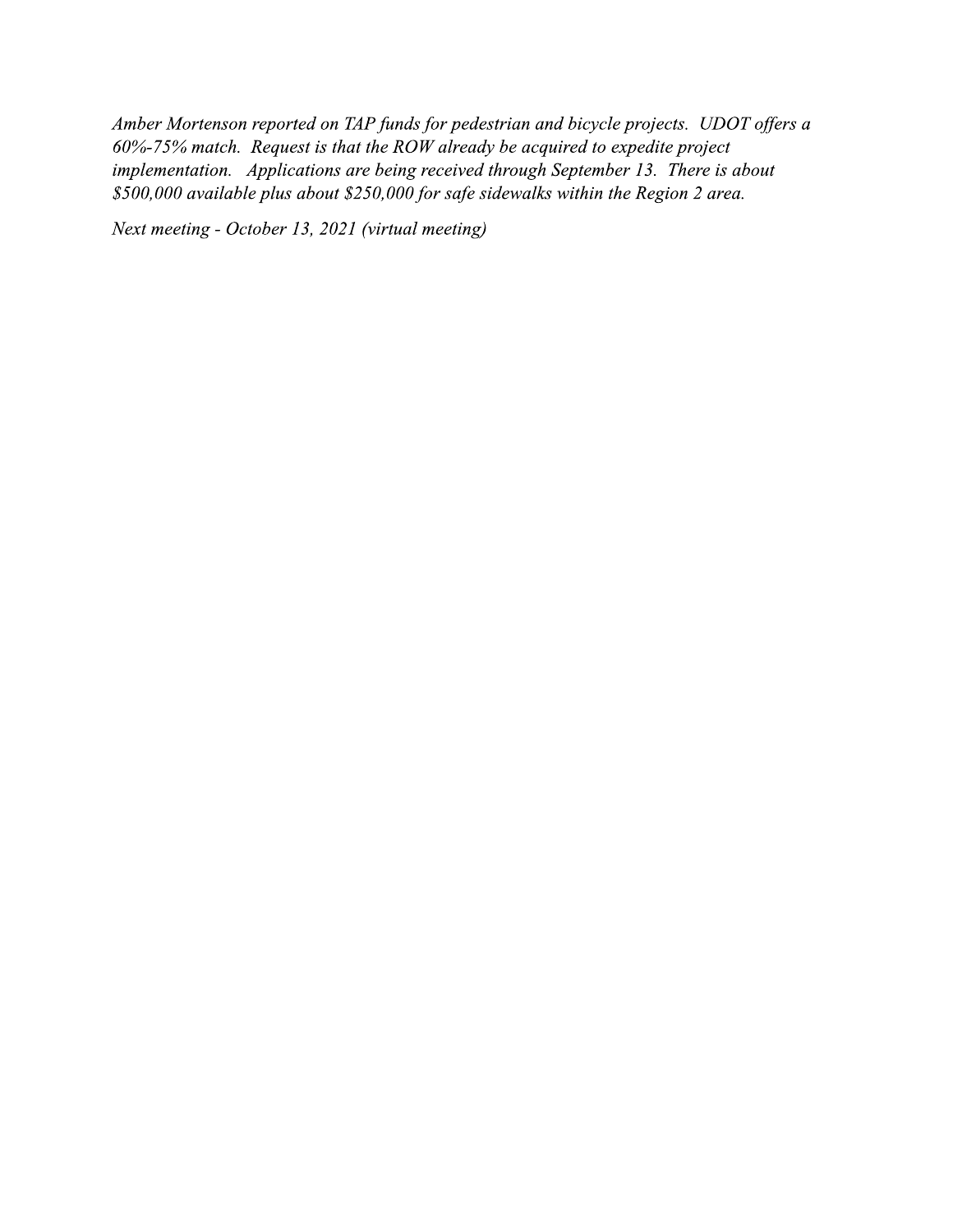### Participants (39) **DC**

# Q Find a participant



Kip Billings (Me)



Rosie Hernandez (Host)



**Ben Wuthrich (Guest)** 



John Miller, Millcreek (Guest)



Matthew Shipp (Guest)



Michael Fazio (Guest)



Robert Hale (Guest)



Adam Ginsberg (Guest)



Alma Haskell (Guest)



Amber Mortensen (Guest)

Becka Roolf | SLC (Guest) **BR** 



**Bill Baranowski (Guest)** 

**BM** Brian Moore - Riverton City (Guest)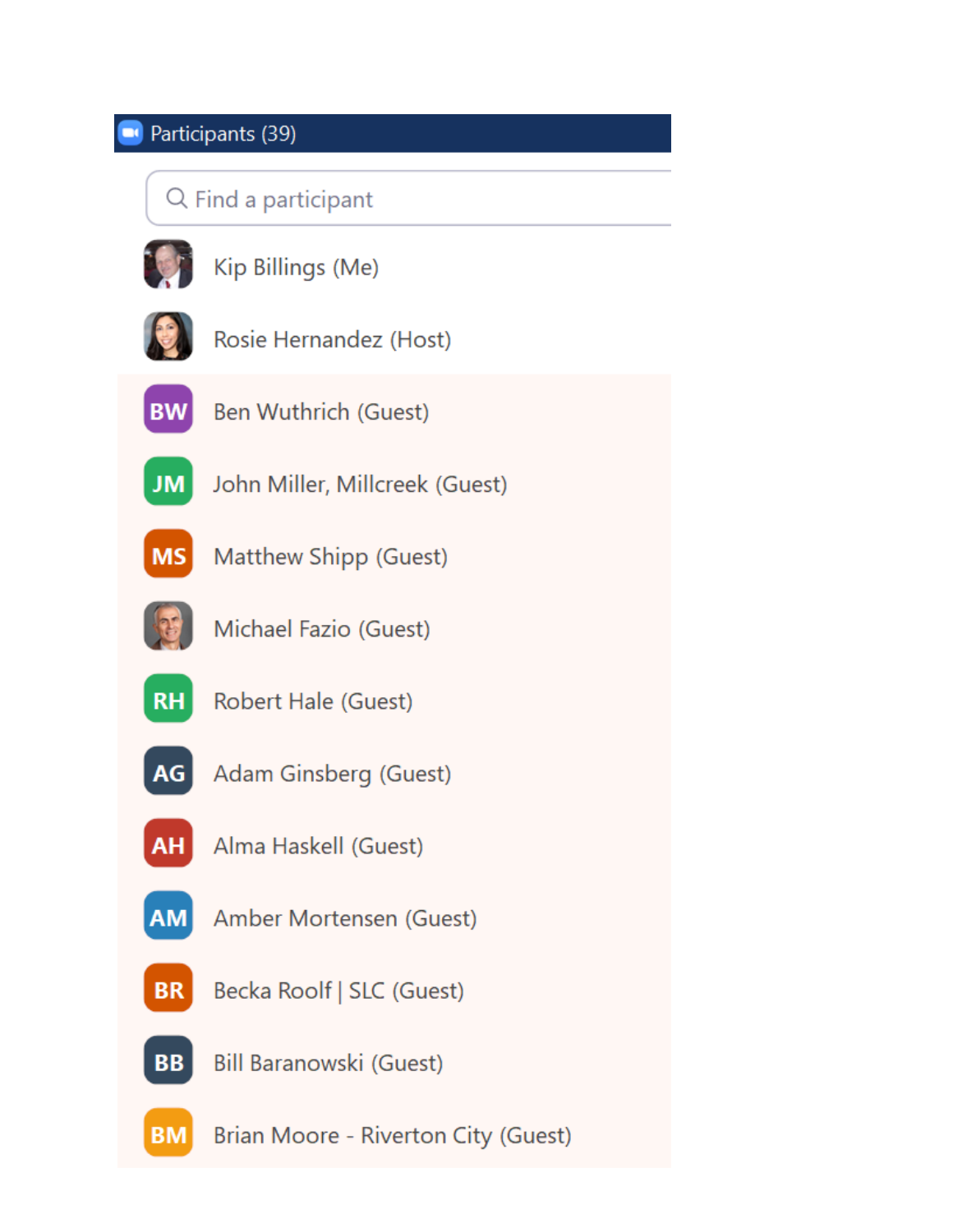# **D** Participants (38)





Jonathan Knight (Guest)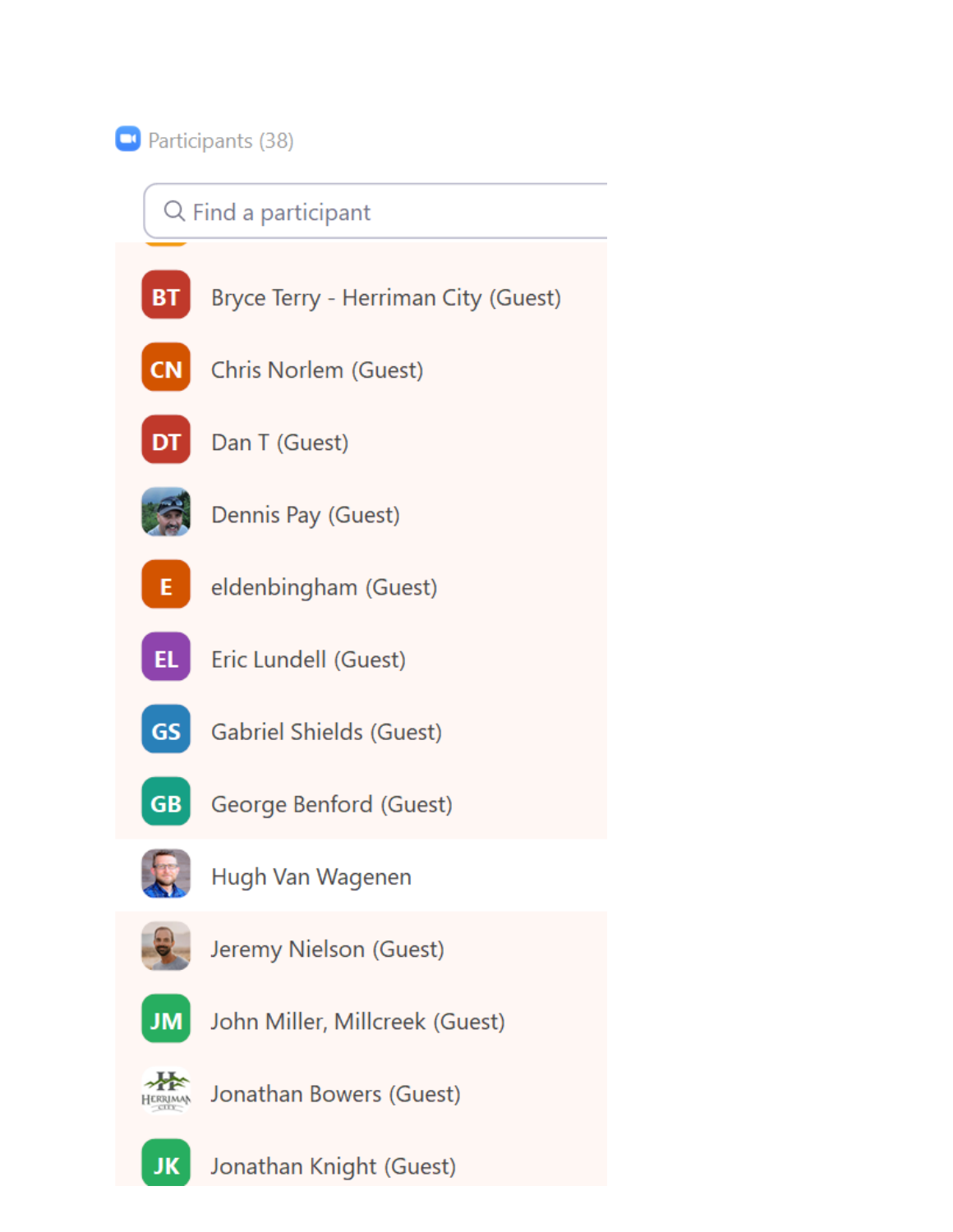|                      | Participants (38) |                                    |
|----------------------|-------------------|------------------------------------|
| Q Find a participant |                   |                                    |
|                      |                   | Jory Johner                        |
|                      | JB.               | Julie Bjornstad (WFRC) (Guest)     |
|                      | <b>KB</b>         | Kent Barnes (Guest)                |
|                      | <b>MS</b>         | Matthew Shipp (Guest)              |
|                      |                   | Michael Fazio (Guest)              |
|                      | <b>RH</b>         | <b>Robert Hale (Guest)</b>         |
|                      | <b>SR</b>         | <b>Short Range CR (Guest)</b>      |
|                      |                   | tami moody (Guest)                 |
|                      |                   | <b>Todd Hammond (Guest)</b>        |
|                      |                   | Trace Robinson (Guest)             |
|                      | <b>TS</b>         | Trae Stokes (Guest)                |
|                      | <b>TE</b>         | Traffic Eng - Britney Ward (Guest) |
|                      | TL.               | <b>Tyler Laing (Guest)</b>         |